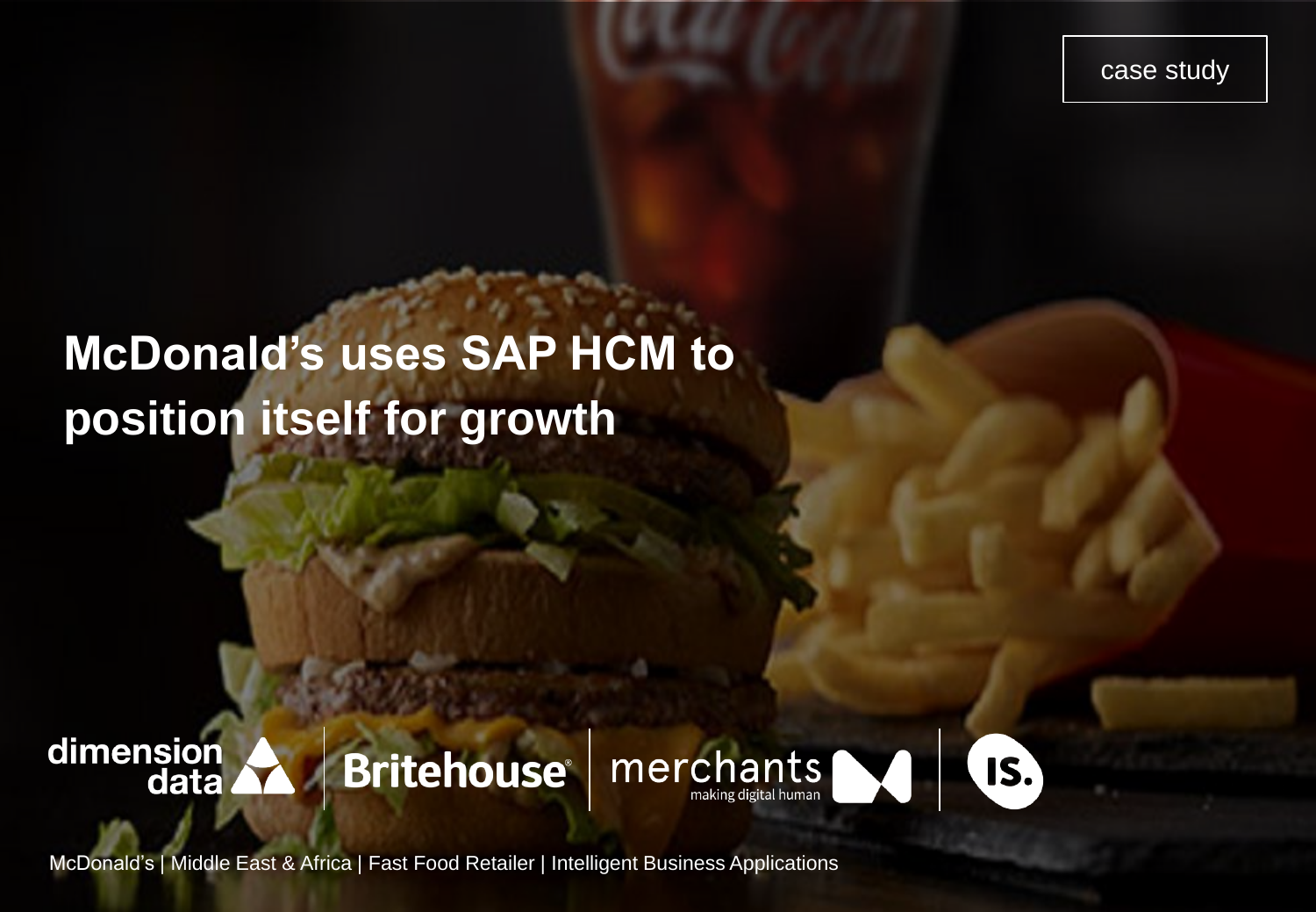## McDonald's uses SAP HCM to position itself for growth

McDonald's | Middle East & Africa | Fast Food Retailer | Intelligent Business Applications

### **At a glance**

#### **Which services?**

• Human Capital Management

#### **Which partners?**

• SAP

**'We were impressed by the fact that they approach solutions from the perspective of giving the business what it wants rather than forcing the business to fit itself into what technology can do'** 

*Monique Perreira, Group Accountant: McDonald's*

## **Why McDonald's wanted to focus on its employees**

Internal disciplines such as human resources often receive less attention, frequently remaining paper based and inefficient. There was a tendency to believe that automation and integration of diverse activities such as training, leave, time and talent management and payroll were difficult, if not impossible.

#### **How SAP HCM (Human Capital Management) helped position McDonald's for growth**

A consultative approach was followed internally, ensuring that everyone agreed on what the company needed from the solution, what end users needed and what had to be done to make the implementation of the desired outcomes happen as smoothly as possible.

#### **What SAP HCM did for McDonald's**

For the first time, the company is able to do leave provisioning and employee relations and training have moved into a different league. McDonald's believes they are now superbly positioned to grow and continue enhancing operations for the next 20 years.